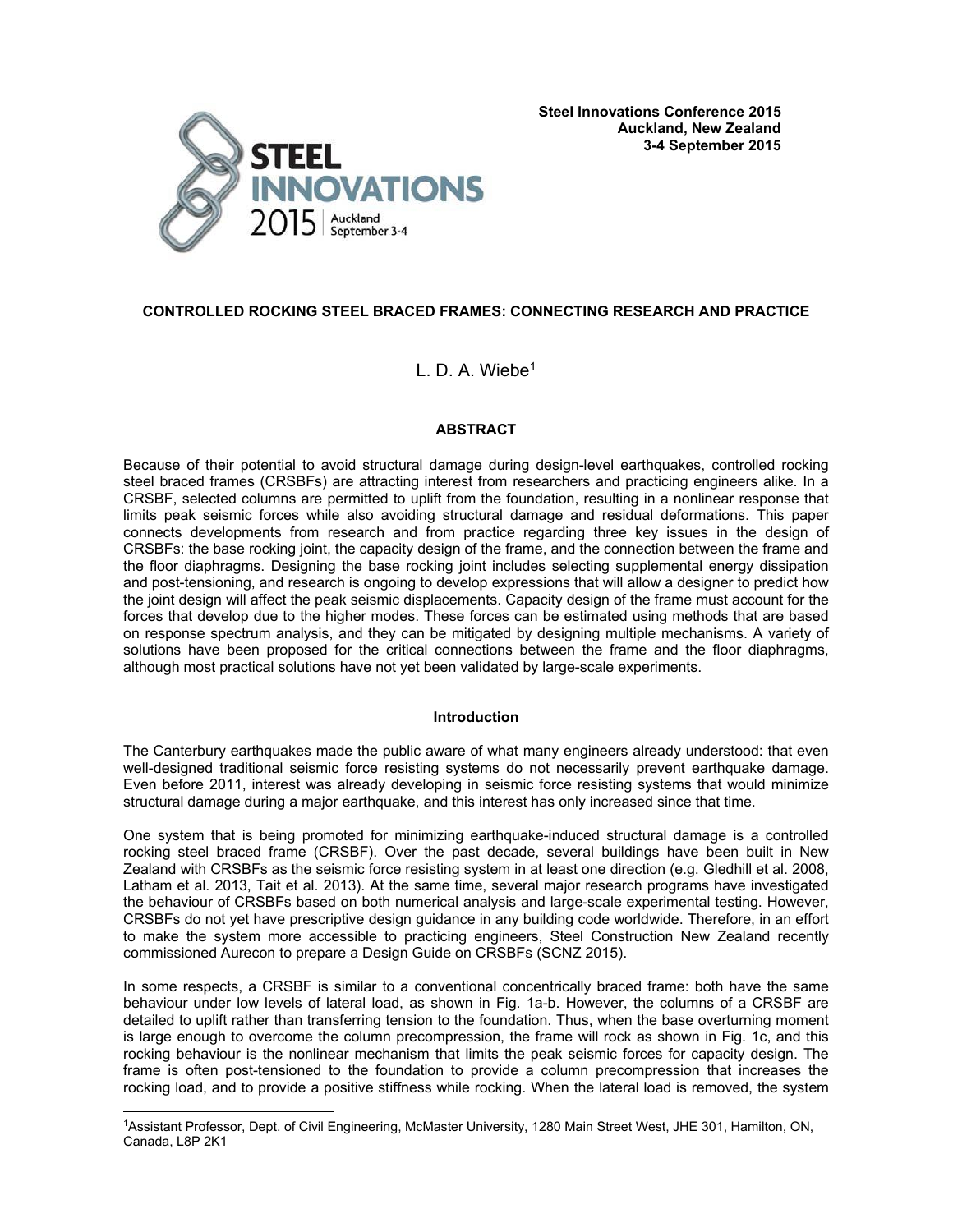

Figure 1 Schematic behaviour of a controlled rocking steel braced frame: (a) at rest; (b) incipient rocking; (c) maximum displacement; (d) complete unloading; (e) resulting hysteretic response

returns to the initial undeformed configuration (Fig. 1d). The behaviour of a symmetric CRSBF is the same in the reverse direction (Fig. 1e). A CRSBF is typically designed to allow individual frames within a building to rock, rather than allowing the entire building to rock as a unit. The frame is normally designed to remain essentially linear elastic, with the nonlinear behaviour limited to the rocking joint.

The rocking response described above is bilinear elastic, so supplemental energy dissipation that is activated by the rocking motion is often provided. This increases the rocking load and also dissipates energy during each rocking cycle, transforming a bilinear elastic hysteresis into a flag-shaped hysteresis, as shown in grey in Fig. 1e. If the energy dissipation is not nearly rigid in the elastic range, the system response in the first cycle (when the energy dissipation starts from zero load) will be different from the response is subsequent cycles (when the energy dissipation starts with a precompression).

Three issues that are critical for the design of a CRSBF are the base rocking joint (including the supplemental energy dissipation and post-tensioning), the frame itself, and the connection between the frame and the floor diaphragms. The purpose of this paper is to highlight research that has been performed on each of these three issues, and to identify how this knowledge can be applied in practice based on CRSBFs that have been built previously and on the recommendations of the Design Guide. The design of the floor diaphragms and of the foundation are also critical for the seismic performance of CRSBFs, but they are not expected to be substantially different from diaphragms and foundations for other seismic force resisting systems, and therefore are not discussed in this paper. Considerations regarding non-structural elements are also outside the scope of this paper because the storey displacements and accelerations of CRSBFs are expected to be similar to those of other seismic force resisting systems.

#### **Key Issue 1: Base Rocking Joint Design**

#### **Components of Resistance to Base Rocking**

The resistance to rocking at the base rocking joint, *M rock* , is provided by three components: the gravity load that acts on the frame ( $M_W$ ), any supplemental energy dissipation ( $M_{ED}$ ), and any post-tensioning ( $M_{PT}$ ):

$$
M_{rock} = M_W + M_{ED} + M_{PT} \tag{1}
$$

Neglecting the elastic deformations of the structure before rocking, the rocking resistance caused by the gravity loads acting on the frame is given by:

$$
M_W = W \times d_W \tag{2}
$$

where *W* is the total gravity load carried by the CRSBF and  $d_W$  is the horizontal distance from the rocking toe to the centroid of that load. The moment resistance provided by the supplemental energy dissipation is:

$$
M_{ED} = ED \times d_{ED} \tag{3}
$$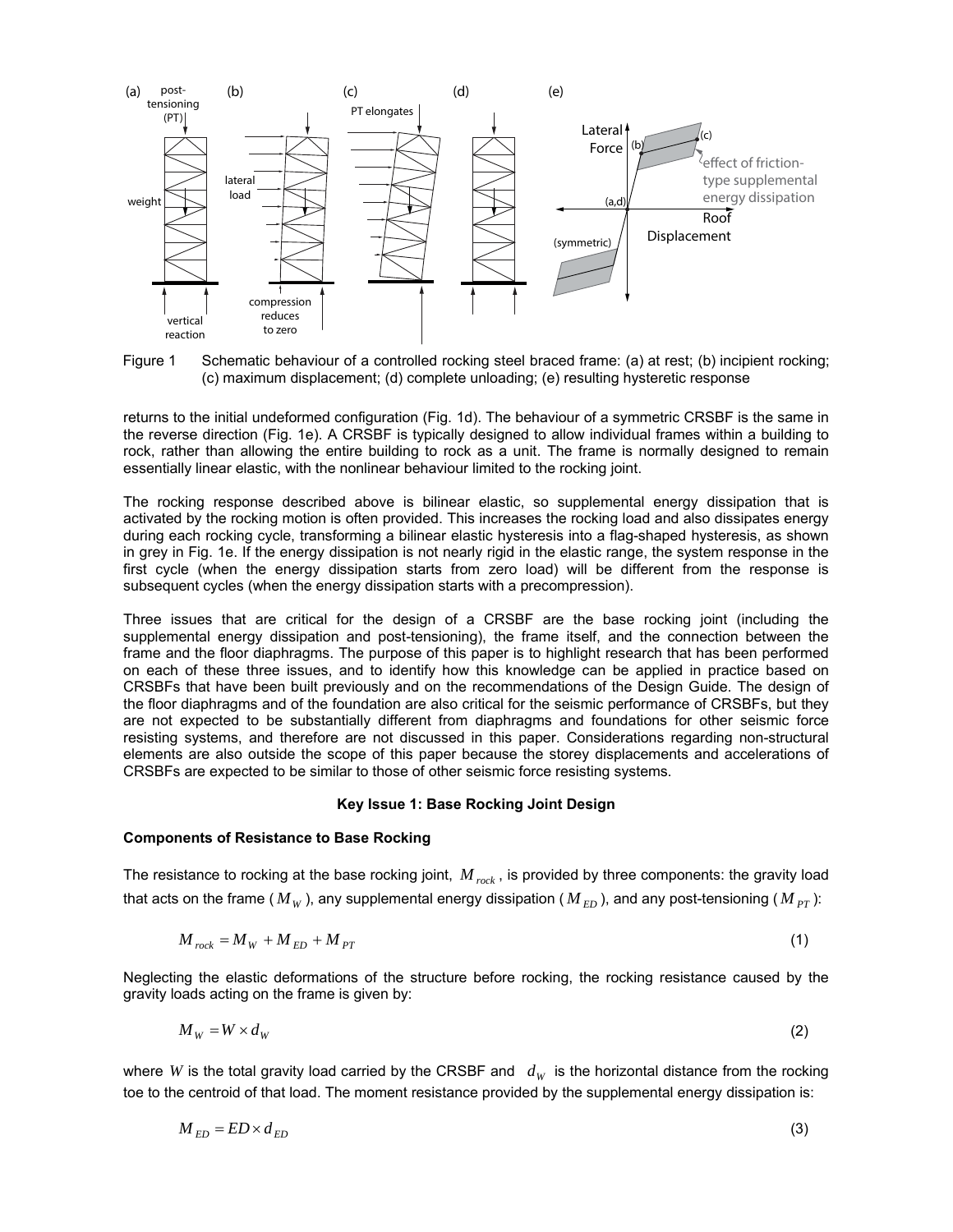where  $ED$  is the linear limit of the energy dissipation device, and  $d_{ED}$  is the distance from the rocking toe to the line of action of the energy dissipation force. If there are multiple energy dissipation devices, Eq. 3 can be taken as a summation of individual contributions. Finally, the moment resistance provided by the posttensioning is:

$$
M_{PT} = PT_0 \times d_{PT} \tag{4}
$$

where  $PT_0$  is the total prestressing force and  $d_{PT}$  is the distance from the rocking toe to the line of action of the resultant vertical prestressing force.

### **Load-Bearing and Non-Load-Bearing CRSBFs**

The connections between the floor diaphragms and the CRSBF can be detailed either to transfer gravity loads to the CRSBF, or to allow the CRSBF to uplift without transferring vertical loads. Both alternatives have been used in practice. Examples of load-bearing CRSBFs include Te Puni Village and Elevate Apartments in Wellington (Gledhill et al. 2008, Tait et al. 2013), and the Orinda City Offices in California (Mar 2010). Kilmore Street Medical Centre is an example of a CRSBF that was designed to be non-load-bearing (Latham et al. 2013). Most testing of CRSBFs for buildings has assumed that they carry no significant gravity load (Roke et al. 2010, Eatherton and Hajjar 2010, Ma et al. 2011, Wiebe et al. 2013a-b). Once a decision has been made regarding whether the CRSBF is to carry tributary gravity loads,  $M_W$  in Eq. 1 is fixed.

### **Defining the Target Rocking Load, Rocking Stiffness, and Energy Dissipation**

A key step in designing a CRSBF is determining the load at which the system will be designed to rock, as well as the stiffness and energy dissipation that are associated with rocking. When selecting these parameters, the key objective is to ensure that the seismic displacement demand is less than the displacement capacity. This system-level displacement capacity depends on the component-level displacement capacity of the post-tensioning, supplemental energy dissipation devices, and gravity framing.

To estimate the seismic displacement demand, a CRSBF is often represented by a single-degree-of-freedom (SDOF) system with a flag-shaped hysteresis (e.g. Ma et al. 2011, Wiebe and Christopoulos 2014b). Christopoulos et al. (2002) found that the displacement ductility demand on such a system generally reduces with increasing linear limit, initial period, energy dissipation, and rocking stiffness. For the cases that were considered, it was possible to achieve the same ductility demand as an elastoplastic system with the same strength by adjusting the energy dissipation and nonlinear stiffness. Seo and Sause (2005) found that selfcentring systems generally had a higher ductility demand than bilinear or stiffness-degrading systems with the same linear limit, but they also found that it was possible to make the ductility demands similar by adjusting the energy dissipation and nonlinear stiffness when the force reduction factor ( *R*, similar to the structural ductility factor in New Zealand terminology) was no more than six.

Since the displacement capacity of a CRSBF is independent of the displacement at which rocking initiates, Wiebe and Christopoulos (2014b) considered the seismic displacement demand, rather than ductility demand, of SDOF systems with flag-shaped hystereses. They found that systems in California with an initial period of less than about 0.4 s would need to be designed with *R* of less than five to limit the interstorey drifts to 2.5% based on an assumed period-height relationship, while the rocking load could be almost arbitrarily low for systems with an initial period longer than 0.6 s.

Zhang and Wiebe (2015) compared the peak seismic displacements of SDOF systems with flag-shaped hystereses to those of linear elastic systems with the same initial period. Fig. 2 shows that the median displacements for systems with no rocking stiffness (i.e. the post-tensioning stiffness exactly counters the P-Δ effects) are generally larger than the displacements of the corresponding elastic systems, but the displacement ratio reduces as the initial period increases. The displacement ratio can also be reduced by increasing the rocking load or the energy dissipation. For  $\beta = 100\%$  (i.e. maximum energy dissipation while remaining self-centring), the displacement of the rocking system is within 30% of that of the elastic system if  $R = 4$  and the initial period is longer than about 0.65 s, while the initial period must be at least 1.5 s for  $R = 8$ . The displacement ratio is less if the rocking stiffness is very high, while a negative rocking stiffness (due to P-Δ effects) can lead to instability for systems with small linear limits (i.e. *R* greater than about 10). All of these results assume 5% initial stiffness-proportional damping, while preliminary research shows somewhat larger displacement ratios when tangent stiffness-proportional damping is assumed.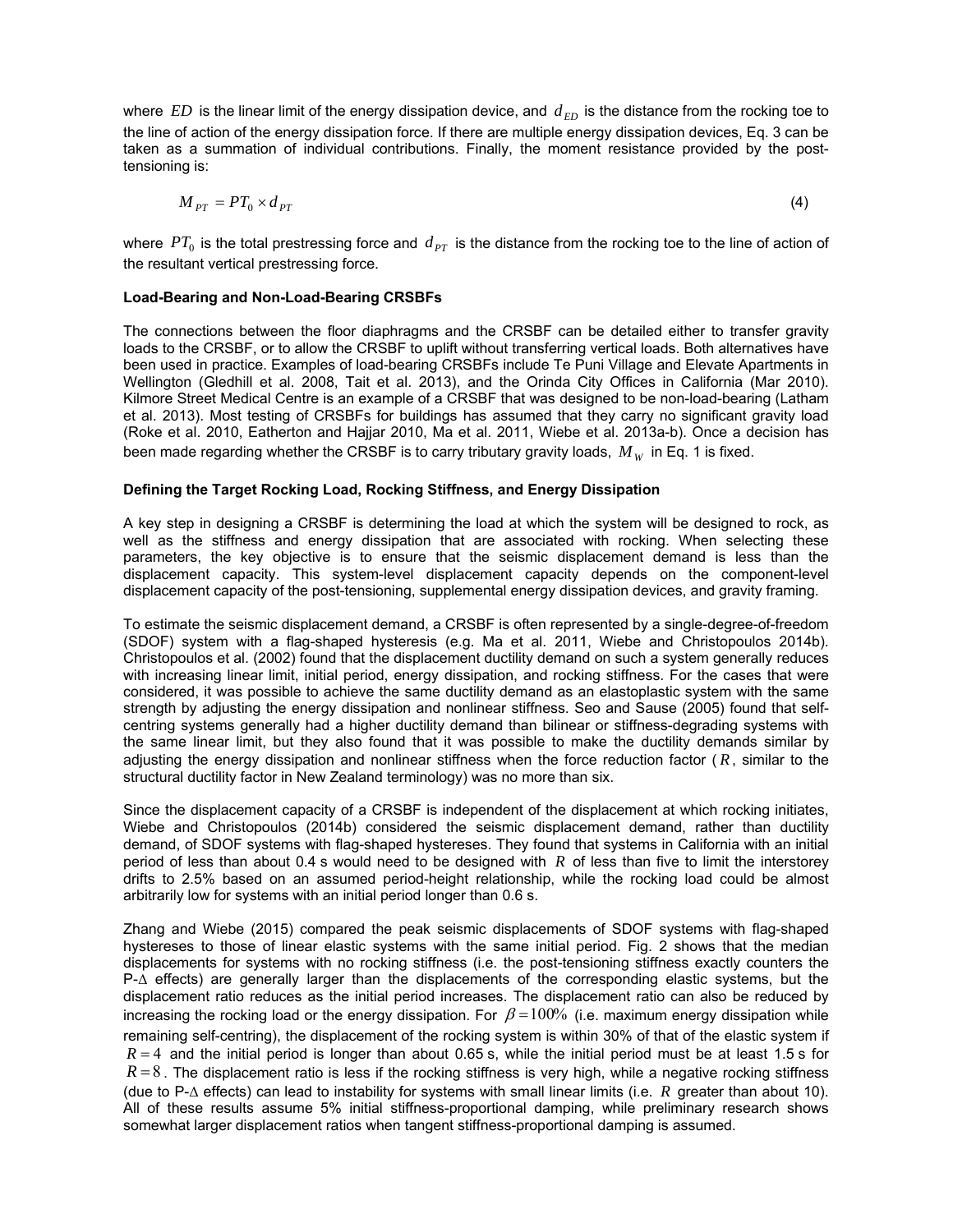

Figure 2 Comparison of displacements of SDOF systems with elastic and flag-shaped hysteretic behaviour for varying periods  $(T_0)$ , supplemental energy dissipation ( $\beta$ ), and linear limits (elastic demand divided by  $R$ ), assuming 5% initial stiffness proportional damping

In recommending a structural ductility factor, the Design Guide (SCNZ 2015) distinguishes between loadbearing and non-load-bearing systems. For load-bearing systems, the floor slab must bend in order to uplift along with the CRSBF. This may cause damage, so the Design Guide recommends a ductility factor of  $\mu$ =1 at the Serviceability Limit State (SLS), which translates to  $\mu \leq 4$  at the Ultimate Limit State (ULS) for most of New Zealand. For non-load-bearing systems where the connections are detailed to allow the CRSBF to uplift without transferring vertical load to the floor system, the Design Guide suggests that some limited uplift could be permitted at the SLS level and recommends a ductility factor of  $\mu \leq 6$  at the ULS level, consistent with the largest values in New Zealand practice.

Research is ongoing to develop equations that a designer could use to predict the displacement demand on a CRSBF. In the absence such equations, the Design Guide recommends multiplying the elastic displacements of the fixed-base frame under the code-based reduced lateral loads by  $\mu$  and by an additional factor of 1.3 to account for an increase in displacements relative to linear elastic systems. The results shown in Fig. 2 suggest that this factor is likely to be a reasonable simplification for long-period structures and assuming initial stiffness-proportional damping, although it may underestimate the displacement demand on stiffer structures. The impact of this factor on design is mitigated by recommending that the displacements do not need to be further multiplied by the drift modification factor  $k_{dm}$ , which ranges from 1.2 to 1.5, because the interstorey drifts are expected to be essentially uniform over the height.

#### **Energy Dissipation**

The energy dissipation associated with impact of a CRSBF on a foundation is unlikely to be large enough to be relied upon for design. For example, free vibration tests of a 30% scale CRSBF without supplemental energy dissipation took about 25 cycles to damp out from an initial roof displacement of approximately 2.5% (Wiebe et al. 2012). The Design Guide (SCNZ 2015) recommends neglecting energy dissipation due to impact for design, and providing enough supplemental energy dissipation that  $M_{ED}$  is at least  $0.4 M_{rock}$ .

Many different forms of supplemental energy dissipation have been considered for CRSBFs, both in research and in practice. Ma et al. (2011) used a buckling-restrained brace at the wall base in one set of shake table tests, and yielding steel plates in other tests. Eatherton et al. (2014a) conducted quasi-static cyclic testing on pairs of CRSBFs with similar plates as coupling elements. U-shaped flexural plates have been used in tests of controlled rocking coupled precast concrete walls (Priestley et al. 1999). Yielding base plates have been used without any post-tensioning by Midorikawa et al. (2006). Friction elements have also been considered, either at the base (Wiebe et al. 2013a-b) or as an integral part of the connections between the floor diaphragms and the frame (Roke et al. 2010). The latter case has the potential benefit of increasing the energy dissipation as the earthquake intensity increases. Viscous dampers have been included as part of a shake table test program reported by Tremblay et al. (2008).

In practical applications, Te Puni Village (Gledhill et al. 2008) and Elevate Apartments (Tait et al. 2013) were both designed to dissipate energy using friction plates together with Ringfeder springs. Fig. 3a shows that a Ringfeder spring consists of pairs of nesting inner and outer rings, which are arranged so that compression on the spring causes the inner rings to contract and the outer rings to expand, resulting in a hysteretic shape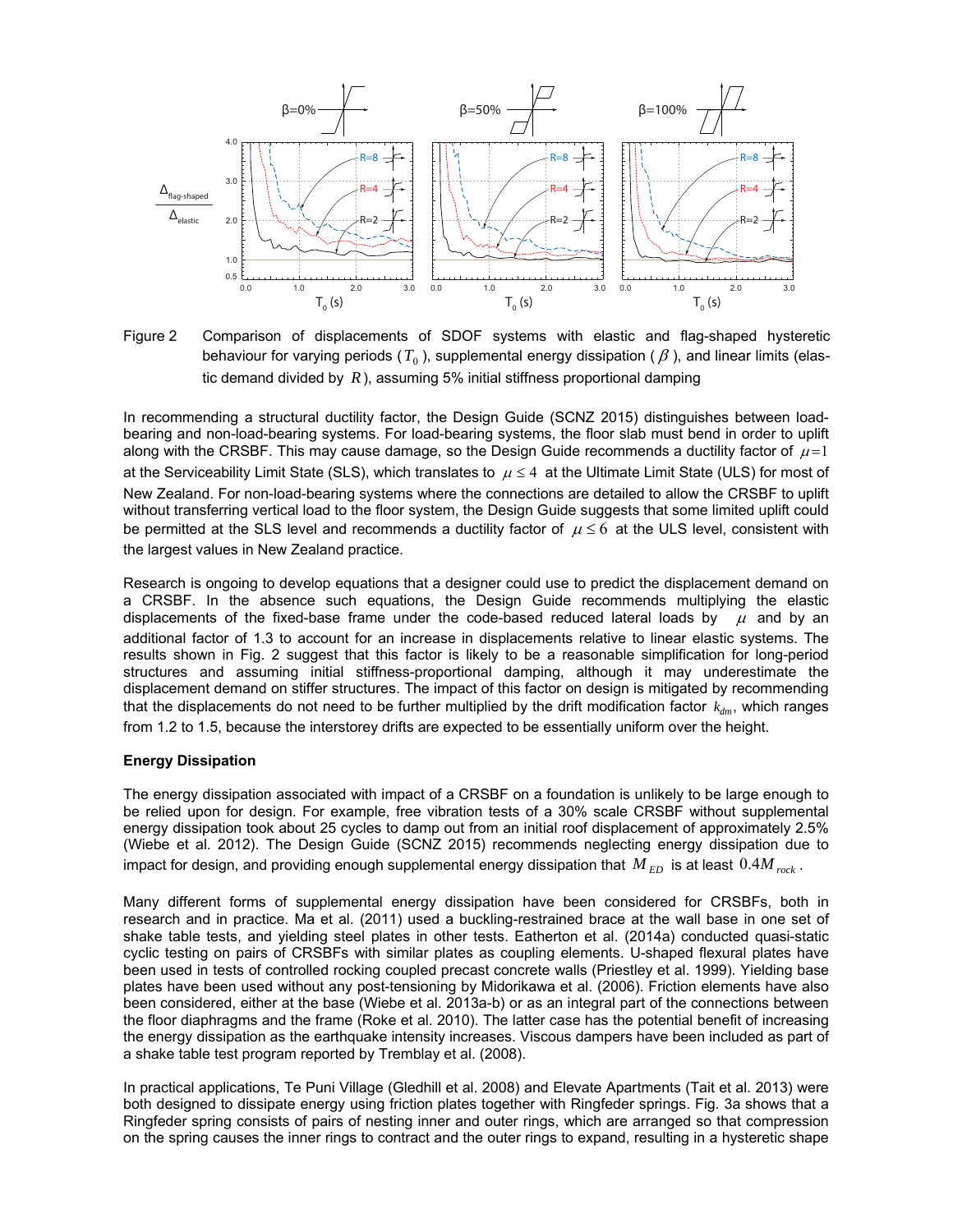

Figure 3 Ringfeder spring: (a) arrangement of rings (rendering courtesy of Lars Jahnel, Ringfeder Power Transmission GMBH); (b) idealized behaviour

that has stiffness because of the change in ring size and energy dissipation because of the friction between the rings (Fig. 3b). The Orinda City Offices used pairs of angles that connected the column bases to the foundation and were designed to yield when the frame rocks (Mar 2010). Kilmore Street Medical Centre (Latham et al. 2013) uses CRSBFs that are coupled with mild steel fuse rods that yield in both tension and compression, and also with lead extrusion dampers that have some velocity dependence.

#### **Post-Tensioning**

After the base moment contributions from gravity loads and supplemental energy dissipation have been determined, the remaining component to design is the post-tensioning. For a given target base rocking moment, the designer can select from a range of possibilities between a small post-tensioning area with a high initial stress, and a large post-tensioning area with a low initial stress. The initial stress affects the maximum rotation before the post-tensioning yields or fractures, while the cross-sectional area affects the overall system stiffness during rocking, which may affect the peak displacement demands. Studies of posttensioning for applications in controlled rocking systems have shown that the anchorage detail may cause the post-tensioning to begin to fracture at strains that are much lower than the material strain capacity: Eatherton et al. (2014b) found that individual strands began to fracture at strains of approximately 1%, but this fracture was not necessarily catastrophic because it did not propagate to adjacent strands. They also emphasized that the strain capacity of the strands is sensitive to the strand and anchorage system.

The Orinda City Offices used post-tensioning strands that passed through a U-shaped duct in the foundation (Mar 2010), while Kilmore Street Medical Centre used 75 mm high strength Macalloy bars (Latham et al. 2013). Meanwhile, the CRSBFs that have been built with Ringfeder springs have not included posttensioning (Gledhill et al. 2008, Tait et al. 2013), as the springs provide stiffness as the system rocks.

Eatherton et al. (2014b) identified global uplift as an important consideration in the design of a base rocking joint. Global uplift occurs when the post-tensioning and gravity loads are not sufficient to overcome the resistance of the supplemental energy dissipation to the rocking joint closing. This may result in a ratcheting response, where each cycle of loading increases the displacement demand on the energy dissipation, potentially leading to early failure. Global uplift can be avoided by ensuring that the post-tensioning force is greater than the energy dissipation force with appropriate allowance for cyclic strain hardening (Eatherton et al. 2014b). In addition, Wiebe (2013) showed how placing the energy dissipation at the corners of the CRSBF can often avoid global uplift because equilibrium requires the device in compression to be loaded more heavily than the device in tension, ensuring that the compression device will close before the tension device can extend, assuming that the devices have at least as much strength in tension as in compression.

#### **Base Shear Transfer**

The rocking joint must also transfer the base shear to the foundation. Wiebe et al. (2013b) observed that the base shear during shake table testing was not always in the direction that would be expected based on the direction of gap opening, because of the influence of the higher modes. Most experimental tests of CRSBFs have used a bumper system at the base (e.g. Roke et al. 2010, Wiebe et al. 2013a, Eatherton et al. 2014a), as shown in Fig. 4. A similar technique was used for Kilmore Street Medical Centre (Latham et al. 2013), whereas Te Puni Village (Gledhill et al. 2008) and Elevate Apartments (Tait et al. 2013) used a plate that was welded to the underside of a beam at the base of the CRSBF and that fit between two plates that extend up from the foundation.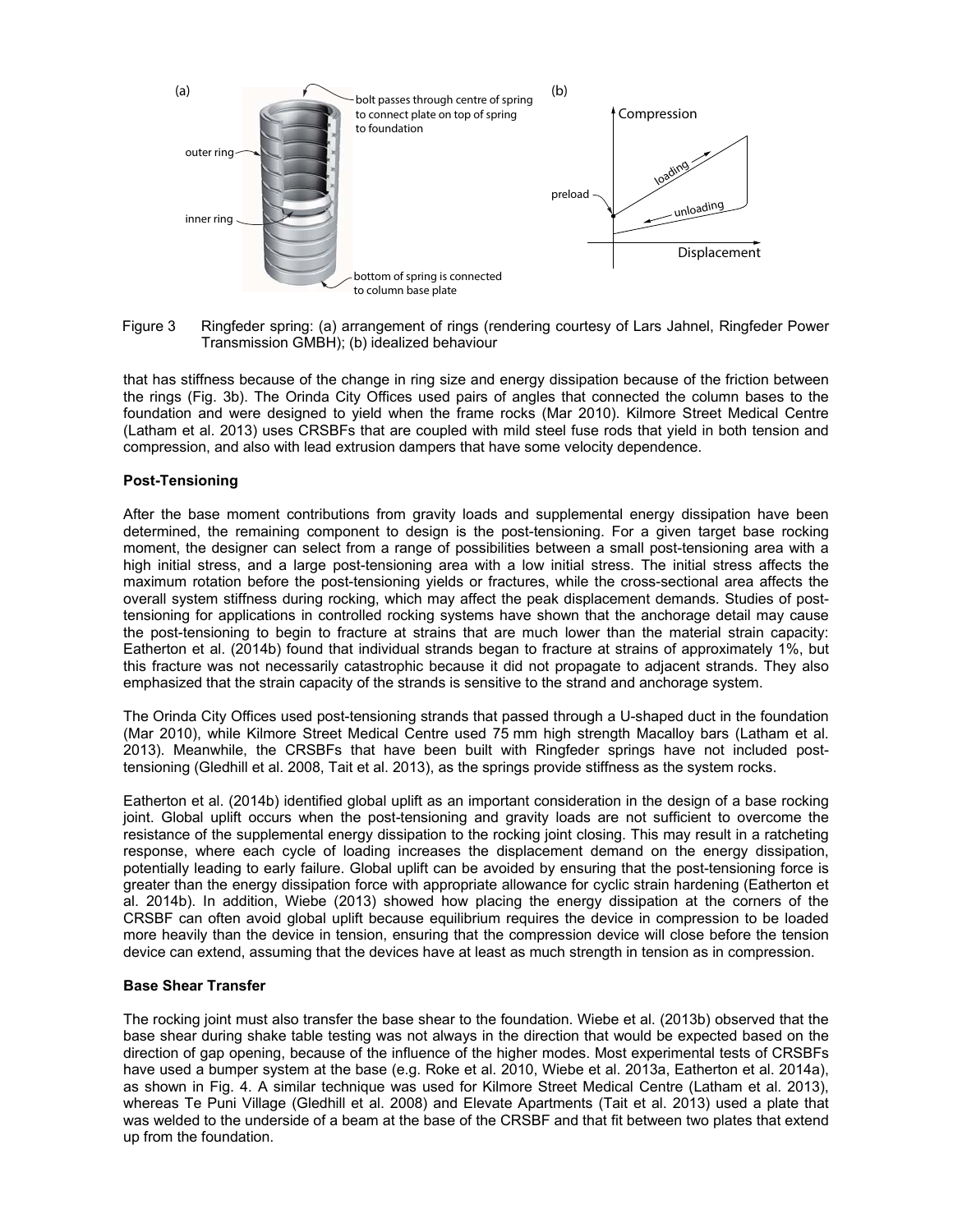

Figure 4 Base shear transfer detail (after Wiebe et al. 2013a): (a) schematic; (b) photograph

## **Key Issue 2: Capacity Design of Frame for Higher Mode Effects**

### **Causes of Force Demands in Frame Members**

Although the rocking joint limits the maximum overturning moment that can develop at the base of a CRSBF, this mechanism does not completely limit the forces that can develop in the members of the frame. Rather, these forces are influenced, and may even by dominated, by the response in the higher modes (e.g. Wiebe and Christopoulos 2014c). This has been demonstrated by shake table testing of an eight-storey CRSBF at 30% scale: for example, when one record was scaled up by 100%, the maximum base overturning moment increased by only 36% because it was limited by the rocking mechanism, but the base shear increased by 86%, with a commensurate increase in the first-storey brace force (Wiebe et al. 2013b). This higher mode demand is similar to what occurs in reinforced concrete shear walls, where the higher modes are not fully cut off by a base rotational hinge. Higher mode effects are particularly important for taller buildings or buildings that have been designed to rock at a relatively low load (Wiebe and Christopoulos 2014c).

An intuitive concern for the design of frame members is the amplification of column forces following impact with the foundation. However, large-scale shake table testing has shown that this does not cause significant forces for CRSBFs that do not carry significant gravity loads other than their own weight (Ma et al. 2011, Wiebe et al. 2013c). This is because very little mass is available to be excited following impact, and the peak column forces instead develop when the post-tensioning and supplemental energy dissipation reach their maximum force because the system is at its maximum displacement. Conversely, the amplification of column forces due to impact is non-negligible for CRSBFs that carry significant gravity load, such as steel bridge piers (Pollino and Bruneau 2008).

## **Calculation of Capacity Design Forces**

Several strategies have been proposed for calculating the design forces on the members of CRSBFs (e.g. Roke et al. 2009, Eatherton and Hajjar 2010, Ma et al. 2011, and Wiebe and Christopoulos 2014a,c). A recent paper by Steele and Wiebe (2014) compared four different capacity design methods for CRSBFs:

- (1) A theory-based approach by Wiebe and Christopoulos (2014a,c) that is based on the assumptions that a CRSBF behaves like a cantilever with uniformly distributed mass and elasticity, and that the first mode is limited by the base rocking mechanism while the higher modes act on a system with negligible rotational stiffness at the base. This method cannot be calculated by commercial software models, but can be calculated using a spreadsheet.
- (2) A modified response spectrum analysis, in which a model of the fixed-base structure is subjected to an inverted triangular load distribution that is scaled to cause the maximum expected base overturning moment. The resulting frame member forces are referred to as the first-mode forces,  $R_1$ . The highermode forces ( $R_n$  for each mode  $n$ ) are calculated from an elastic response spectrum analysis of the fixed-base structure. The first set of forces is added to the second to calculate the total actions,  $R_T$ :

$$
R_T = R_1 + \sqrt{R_2^2 + R_3^2 + \dots + R_n^2}
$$
 (5)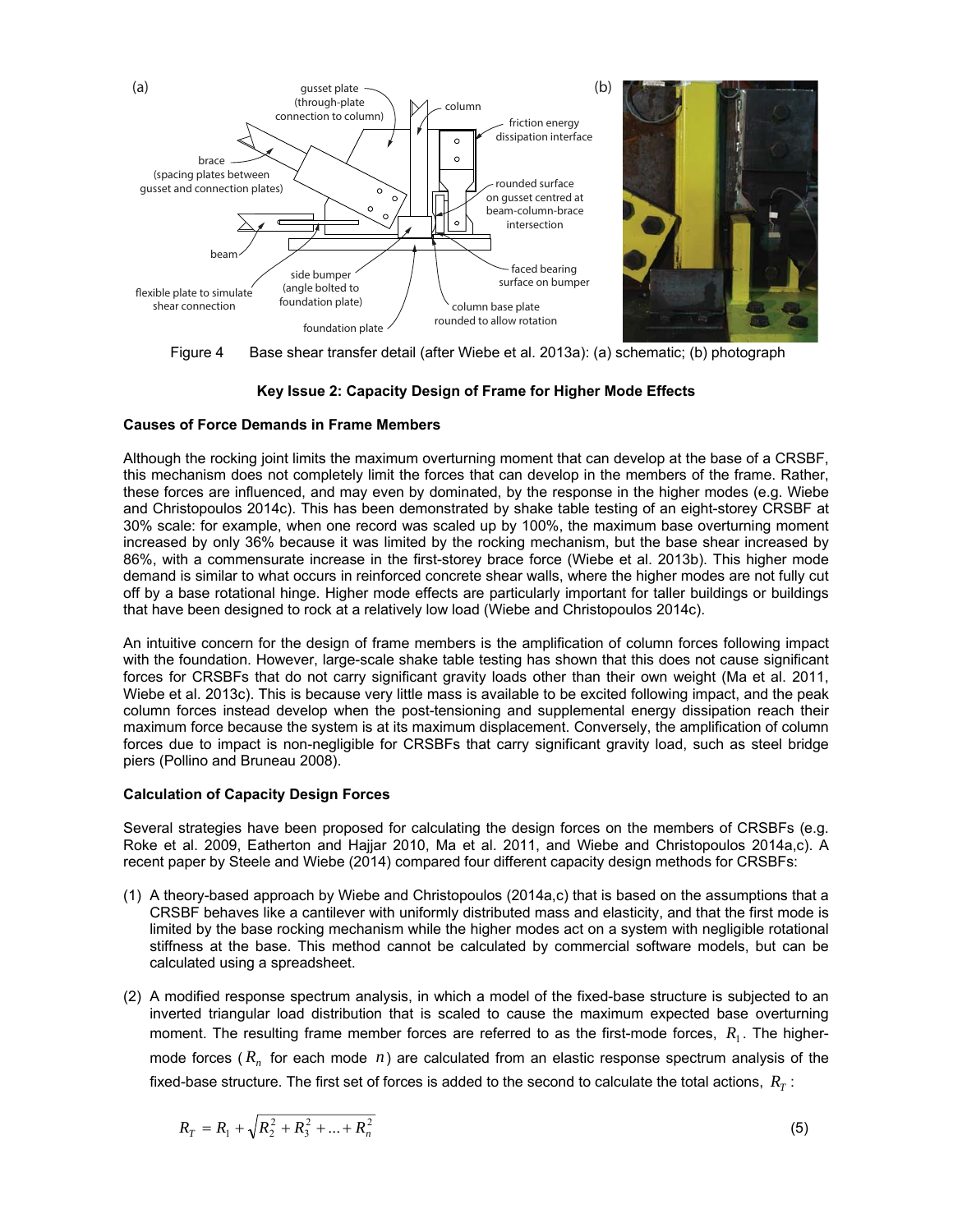(3) A modified modal superposition method following Priestley et al. (2007). This method is essentially the same as method (2), except that all actions are combined using the square root of the sum of squares:

$$
R_T = \sqrt{R_1^2 + R_2^2 + R_3^2 + \dots + R_n^2}
$$
 (6)

(4) A proposed alternative method that is similar to method (2), except that the higher-mode contributions are calculated using a model that is modified to account for the effects of column uplift.

Three different heights of CRSBFs were designed, and nonlinear time history analyses were conducted to determine the force demands assuming that the frame members remained elastic. The ground motions were scaled to the maximum considered earthquake (MCE) level, and all methods were calculated using the 84<sup>th</sup>percentile spectrum from the suite of ground motions in order to avoid buckling and yielding of elements under most MCE-level ground motions. Fig. 5 shows the peak compressive forces in the columns and braces of the 12-storey CRSBF, which was designed with a very low rocking load (no rocking under code wind loads). Methods (2) and (3) calculate all forces using the fixed-base structure, so they underestimate the column compressions (related to moments) around where the second mode of a fixed-base cantilever has zero moment, while they overestimate the brace forces near the base, where the second-mode shear is larger than for a pinned-base structure (Wiebe and Christopoulos 2014a). Methods (1) and (4) calculate the column compressions more conservatively than intended over the full height, but they are reasonably close to the 84th-percentile results for the braces. The differences would likely have been less if the base rocking joint had been designed to rock at a higher load.

In a different study, Steele and Wiebe (2015) conducted nonlinear time history analyses where the potential buckling or yielding of CRSBF members was modelled. A six-storey CRSBF was designed with a force reduction factor of eight and with capacity design using method (4), but with the higher modes scaled to: (a) zero, (b) the design basis earthquake (DBE); (c) the MCE; and (d) 1.5 times the MCE (approximately the 84<sup>th</sup> percentile of the MCE ground motion suite). The first two designs both collapsed during one out of seven MCE-level analyses. In contrast, the frames that were designed for higher mode effects at or above the MCE level did not have any member inelasticity during any of the records. The results demonstrated the influence of the higher modes in capacity design, but they also suggested that it may not be necessary to design to completely preclude member inelasticity during very large ground motions.

The SCNZ Design Guide (2015) recommends calculating the capacity design forces using a modified response spectrum analysis approach (method (2) above). Detailed guidance is not given on the issue of column force amplification due to impact for load-bearing systems, as they have a ratio of vertical to horizontal tributary seismic mass that is between the ratio for non-load-bearing systems (nearly zero) and bridge piers (unity).



Figure 5 Comparison of capacity design methods that target the  $84<sup>th</sup>$ -percentile forces to the peak forces from nonlinear time history analyses of a 12-storey CRSBF (after Steele and Wiebe 2014)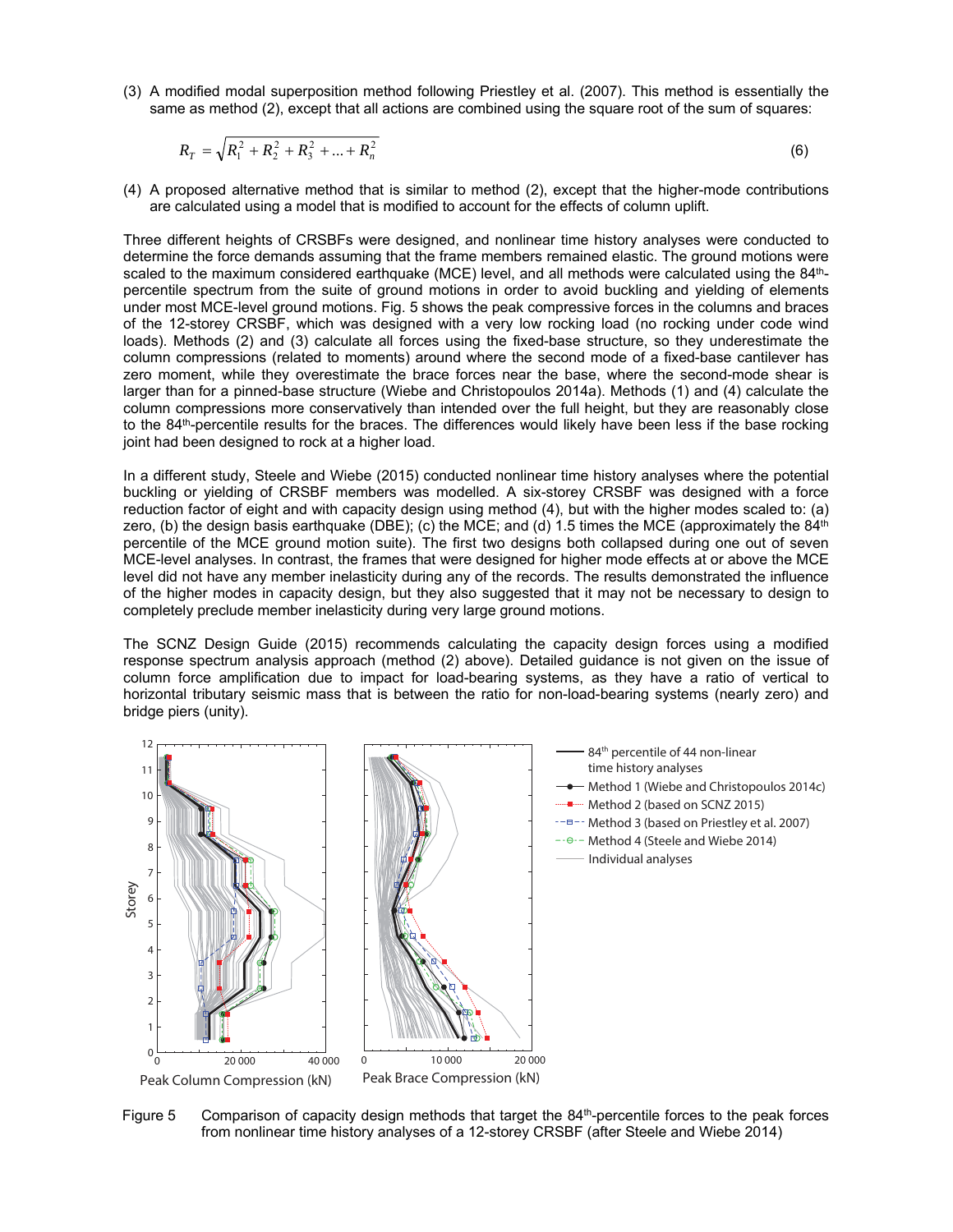

Figure 6 Higher mode mitigation concepts, adapted from Wiebe et al. (2013a)

## **Mitigation of Higher Mode Effects**

If higher mode effects dominate the capacity design forces, they can be mitigated by providing multiple rocking joints or by designing one or more braces to have a nonlinear response, as shown schematically in Fig. 6. In large-scale shake table testing, Wiebe et al. (2013b) showed reductions in the peak base shear of up to 37% by designing for rocking to occur at two locations, and this reduction was increased to 54% by also replacing the first-storey brace with a self-centring energy dissipative brace. A preliminary design approach for higher mode mitigation has been proposed by Wiebe and Christopoulos (2014c).

### **Key Issue 3: Connections between Frame and Floor Diaphragms**

#### **Non-Load-Bearing Systems**

Most research has assumed that the CRSBF will be separated from the gravity framing system. Large-scale shake table testing has done this using long pin-ended struts to transfer horizontal forces while allowing vertical uplift (e.g. Ma et al. 2011, Wiebe et al. 2013a), but these details were not developed for use in practice. Large scale testing has confirmed the quasi-static performance of a knuckle detail that transfers horizontal diaphragm forces in bearing from a non-uplifting gravity column to the CRSBF column (Roke et al. 2010). Eatherton and Hajjar (2010) proposed using plates oriented to bend about their weak axis to connect the CRSBF beams with collector beams, but this detail has not been validated in large-scale tests of a CRSBF. Latham et al. (2013) have discussed several design alternatives for the connection detail in a nonload-bearing system, including the option that was selected for the Kilmore Street Medical Centre.

### **Load-Bearing Systems**

Comparatively little research has been done on load-bearing CRSBFs for buildings. Although gravity loads on a CRSBF increase its resistance to rocking and provide a restoring force to avoid global uplift, there are concerns that a CRSBF with significant uplifting mass may experience impact forces, as has been studied for bridge piers where the seismic masses are equal in the vertical and horizontal directions (Pollino and Bruneau 2008). Although this is not expected to be an issue for non-load-bearing systems, as discussed earlier, no guidance is currently available for the intermediate case of load-bearing CRSBFs in buildings.

The effect of the floor system in restraining uplift is also a potential concern that should be considered in design. Henry et al. (2012) examined this issue for controlled rocking precast concrete walls, and found that although the damage to the floor slab was likely to be reparable after loading to 2% lateral drift, the increase in force on the wall due to slab restraint was significant (up to 50%) when a rigid cast-in-place connection was used. To avoid this issue in practice, the joint between the CRSBF column and the adjacent floor beam has sometimes been designed to transfer shear and axial forces while allowing free rotation (e.g. Mar 2010).

#### **Conclusions**

This paper summarized academic research and design practice related to three key issues in the design of controlled rocking steel braced frames (CRSBFs): the base rocking joint, the capacity design of the frame, and the connection between the frame and the floor diaphragms. The resistance to rocking at the base is provided by gravity loads, which depend on how the connection to the floor diaphragms is detailed, together with energy dissipation and post-tensioning. The rocking joint can be designed using a variety of different supplemental energy dissipation technologies, and there are also multiple design alternatives for the posttensioning and base shear transfer. Although the displacements of CRSBFs are generally larger than the displacements of elastic systems with the same initial period, the displacements can often be made similar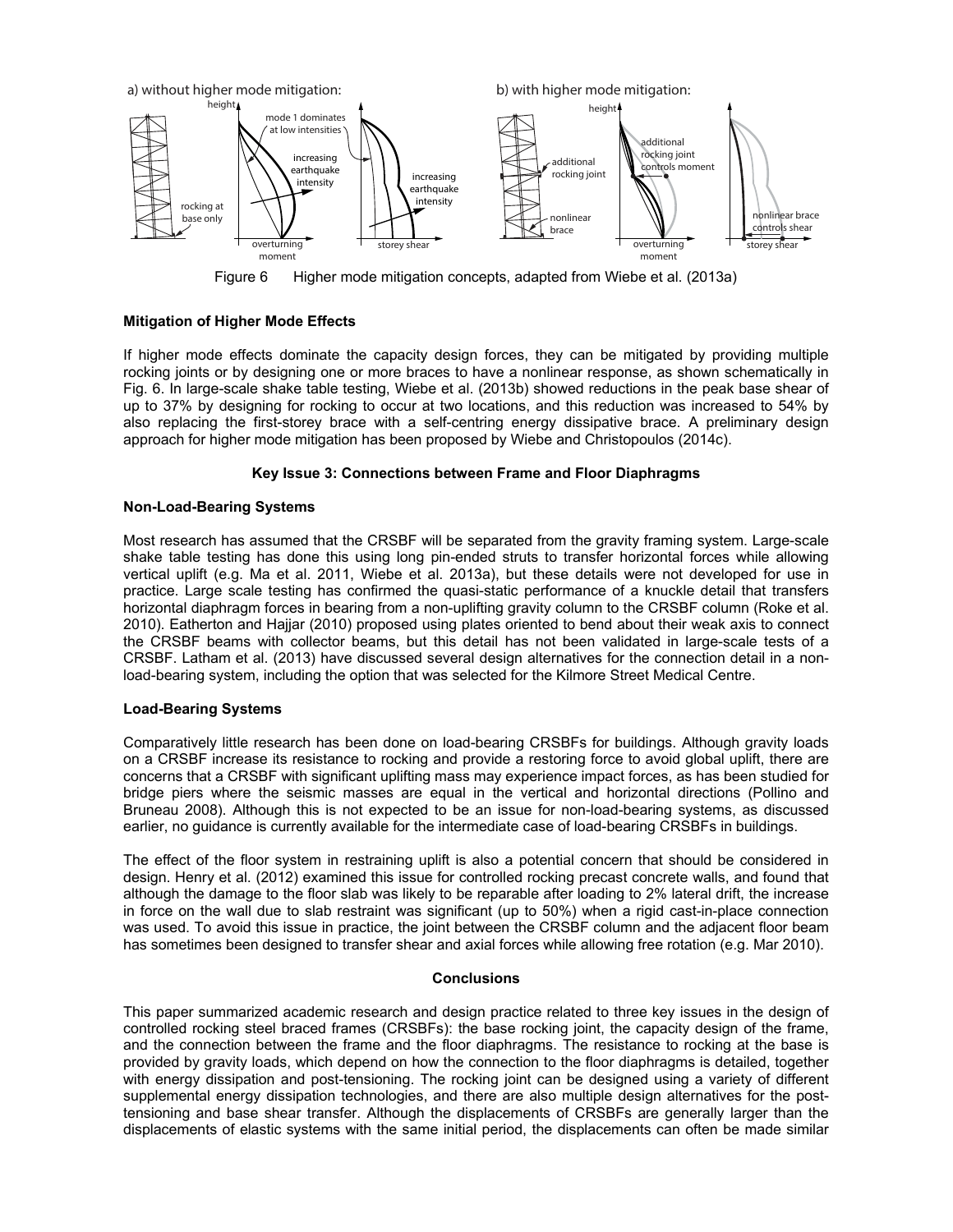by selecting appropriate levels of rocking load and energy dissipation. Research is ongoing to develop design-level expressions for estimating the peak displacements of a CRSBF.

The capacity design of the frame is likely to be heavily influenced by the higher modes. Design tools are available to estimate the design forces using modified response spectrum analysis techniques, but the designer must select the intensity of response to consider because the rocking behaviour does not fully limit the frame forces. Excessive design forces can be reduced by providing multiple mechanisms.

Several different floor-frame connection details have been used in practice, including some details that are intended to transfer lateral seismic loads to the frame without transferring vertical loads, and other details that are intended to transfer vertical loads while allowing rotation between the frame and the floor slab. Research is currently underway to verify the performance of these details. The implementation of CRSBFs in recent years, particularly in New Zealand, suggest that both research and practice will continue to support the ongoing advancement of this steel innovation.

#### **Acknowledgments**

The perspectives presented here were shaped through conversations with many New Zealand practicing engineers and academics, first during a visit to New Zealand in 2013 that was funded by the Canadian Seismic Research Network and facilitated by SCNZ (particularly Alistair Fussell and Kevin Cowie), and then during the initial drafting of the Design Guide while the author was in residence with Aurecon (supported by Geoff Sidwell, Sean Gledhill, and John Finnegan) and engaged in discussions with Professors Greg MacRae and Charles Clifton. Figures in this paper were developed with the assistance of Taylor Steele and Changxuan Zhang, both graduate students at McMaster University.

#### **References**

- Christopoulos, C., Filiatrault, A., and B. Folz, 2002. Seismic response of self-centring hysteretic SDOF systems. *Earthquake Engineering and Structural Dynamics*, 31(5), 1131-1150.
- Eatherton, M. R., and J. F. Hajjar, 2010. Large-scale cyclic and hybrid simulation testing and development of a controlled-rocking steel building system with replaceable fuses. *Report No. NSEL-025*, Newmark Structural Engineering Laboratory Report Series, University of Illinois at Urbana-Champaign, Urbana, USA.
- Eatherton, M. R., Ma, X., Krawinkler, H., Deierlein, G. G., and J. F. Hajjar, 2014a. Quasi-static behavior of controlled rocking steel frames. *Journal of Structural Engineering*, 140(11), 04014083.
- Eatherton, M. R., Ma, X., Krawinkler, H., Mar, D., Billington, S., Hajjar, J.F., and G. G. Deierlein, 2014b. Design concepts for controlled rocking of self-centering steel-braced frames. *Journal of Structural Engineering*, 140(11), 04014082.
- Gledhill, S. M., Sidwell, G. K., and D. K. Bell, 2008. The damage avoidance design of tall steel frame buildings – Fairlie Terrace student accommodation project, Victoria University of Wellington. *Proc. 2008 NZSEE Conference,* Wairakei, NZ.
- Henry, R. S., Ingham, J. M., and S. Sritharan, 2012. Wall-to-floor interaction in concrete buildings with rocking wall systems. *Proc. 2012 NZSEE Conference,* Christchurch, NZ.
- Latham, D. A., Reay, A. M., and S. Pampanin, 2013. Kilmore Street Medical Centre: Application of a posttensioned steel rocking system. *Proc. Steel Innovations Conference 2013,* Christchurch, NZ.
- Ma, X., Krawinkler, H., and G.G. Deierlein, 2011. Seismic design and behavior of self-centering braced frame with controlled rocking and energy dissipating fuses. *Report No. 174*, The John A. Blume Earthquake Engineering Center, Stanford University, Stanford, USA.
- Mar, D, 2010. Design examples using mode shaping spines for frame and wall buildings. *Proc.* 9<sup>th</sup> US and *10th Canadian Conference on Earthquake Engineering*, Toronto, Canada.
- Midorikawa, M., Azuhata, T., Ishihara, T., and A. Wada, 2006. Shaking table tests on seismic response of steel braced frames with column uplift. *Earthquake Engineering and Structural Dynamics*, 35(14), 1767-1785.